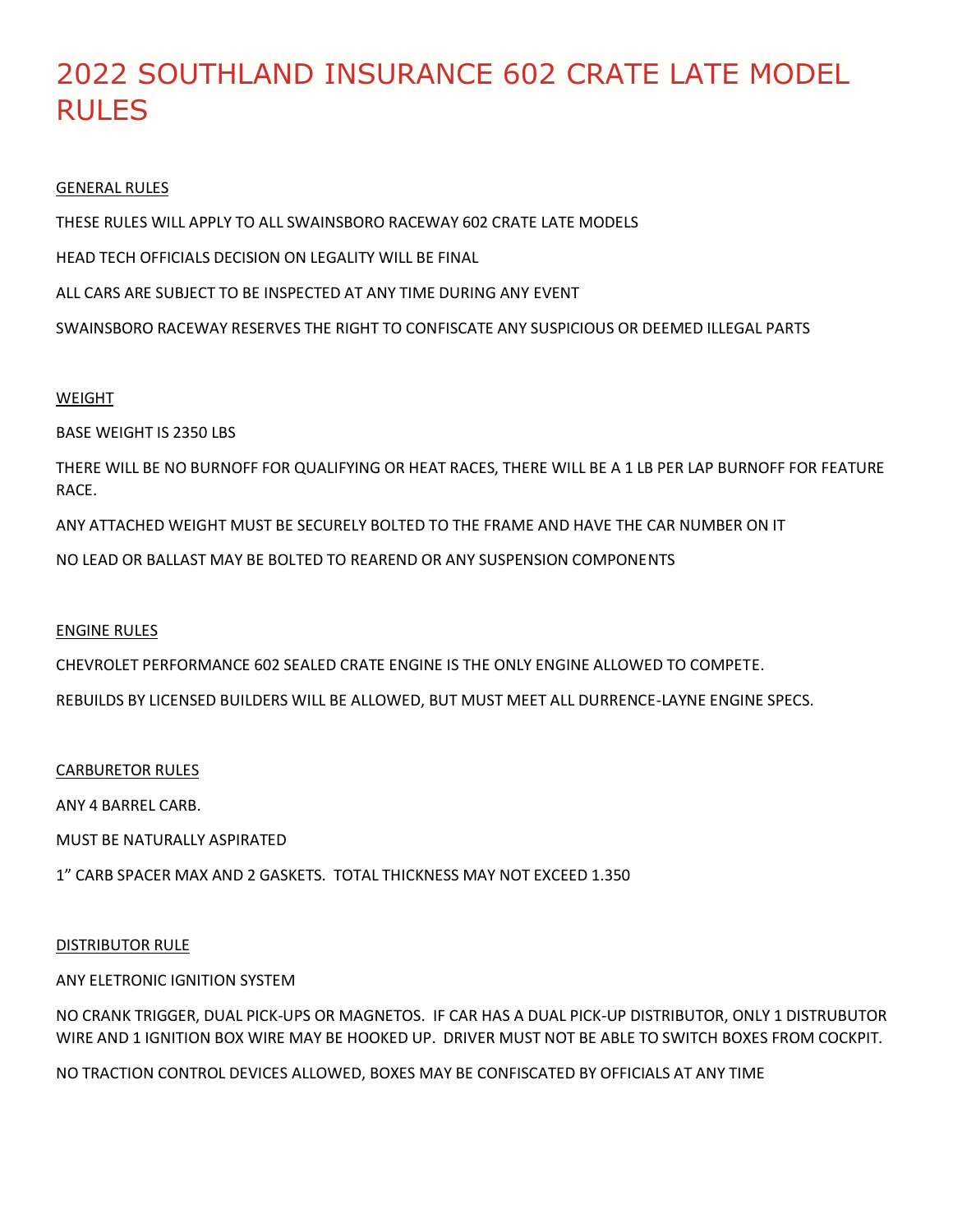#### WATER PUMP RULES

# CAST OR ALUMINUM STOCK MOUNT WATER PUMP ONLY, NO ELECTRIC WATER PUMPS ALLOWED ALL CARS MUST HAVE A MECHANICAL FAN AT ALL TIMES

#### EXHAUST RULE

COLLECTOR TYPE HEADERS REQUIRED, MUST HAVE 4 TUBES INTO 1 NO TRI-Y HEADERS, 180 DEGREE OR ZOOMIE HEADERS ALLOWED NO SQUARE TUBE HEADERS

## FUEL CELL/ FUEL/ FUEL PUMP RULE

RACING FUEL CELL REQUIRED AND MUST BE SECURELY MOUNTED BETWEEN FRAME RAIL IN REAR OF CAR GASOLINE, RACING GAS AND E-85 ALLOWED ABSOLUTELY NO NITROUS OXIDE, PURE METHANOL/ETHANOL OR OTHER FUEL ADDITIVES ALLOWED NO ELECTRIC FUEL PUMPS ALLOWED

#### ENGINE PROTEST RULE

\$500 TO/ \$500 BOTTOM

602 CRATE ENGINE CLAIM \$4500.

ALL PROTEST FEES MUST BE PAID IN CASH TO HEAD TECHNICAL INSPECTOR WITHIN 10 MINUTES OF COMPLETION OF RACE

IF PROTESTED DRIVER REFUSES PROTEST, THEY WILL BE DISQUALIFIED FROM EVENT

#### ENGINE SET BACK RULE

6" FROM CENTER OF TOP BALL JOINT TO #1 SPARK PLUG (1" TOLERANCE). A 50 LB WEIGHT PENALTY WILL BE ADDED FOR EVERY ½" PAST TOLERANCE

#### BODY RULES

ALL DURRENCE LAYNE BODY RULES APPLY

8" SPOILER AND 8" SPOILER SIDES ONLY

DECK HEIGHT IS 39" MAX MEASURED IN CENTER OF T-BAR. NO CURVED OR BENT T-BARS

MAY RUN A STONE SHIELD ON RIGHT SIDE FRAME RAIL.

SPOILER WIDTH IS 72" MAX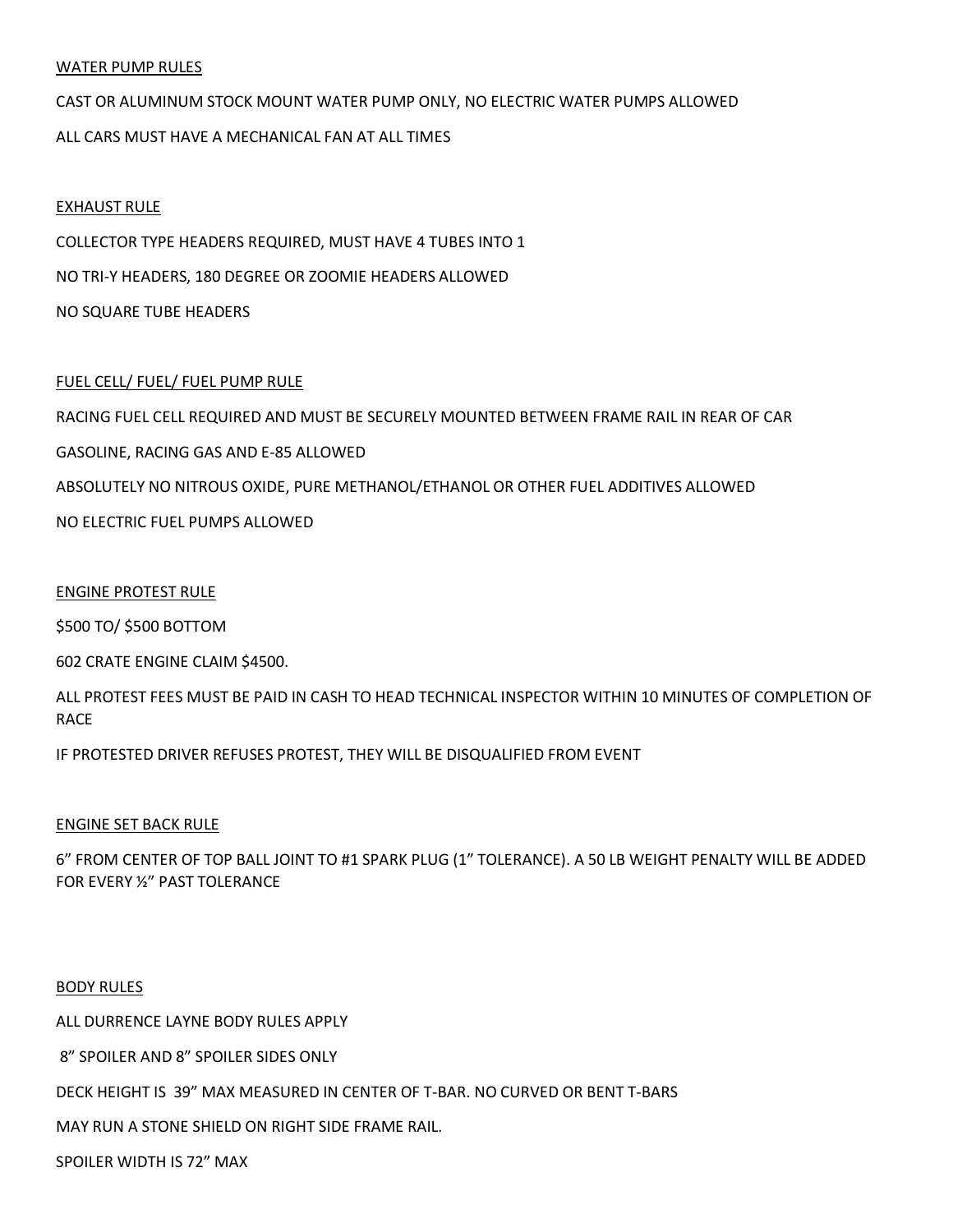## FRAME RULES

ALL FRAMES MUST BE OF STEEL CONSTRUCTION

SQUARE OR RECTANGLE FRAMES MUST BE AT LEAST 2" X 2"

#### SUSPENSION RULES

STANDARD LATE MODEL SUSPENSION ONLY. (4 BAR, 2-LINK, SWINGARM, ECT…)

NO SPRING LOADED OR SHOCK TYPE 4 BAR RODS, ONLY SOLID 4 BAR RODS ALLOWED

ALL 4 BAR MOUNTS MUST BE STATIONARY

NO TORSION BARS IN FRONT OR REAR OF CAR

1 MECHANICAL TRACTION DEVICE ALLOWED. EITHER 5TH COIL, TORQUE LINK OR PULL BAR. NOT BOTH

1 90/10 TYPE SHOCK ALLOWED OVER REAREND

ONE COIL SPRING PER CORNER, ONE COIL SPRING FOR 5TH COIL AND 1 COIL SPRING FOR 6TH COIL ALLOWED

NO STACKED SPRINGS ALLOWED

LR IN FRONT SHOCK ALLOWED

SPRING RUBBERS ALLOWED

BUMP STOP ALLOWED ON RF ONLY, PACKER/ SHIMS ALSO ALLOWED ON RF.

1 BUMPSTOP WASHER ONLY ALLOWED ON LR, RR AND LF AS A SHOCK SAVER TO PREVENT ROD-END JAM NUT FROM DAMAGING ROD GUIDE. (1/8" THICKNESS MAX)

#### SHOCK RULE

7 SHOCKS ALLOWED ON CAR MAX (1 LF, 1 RF, 1 RR, 2 LR, 1 5TH COIL AND 1 OVER REAR END)

SHOCKS CAN BE STEEL OR ALUMINUM

NON-ADJUSTABLE SHOCKS ONLY, NO REMOTE RESERVOIRS.

NO THRU-ROD OR J-DAMPER SHOCKS ALLOWED

SCHRADER VALVES OR PIERCING VALVES FOR GAS ADJUSTMENT ARE ALLOWED

\*SHOCK CLAIM RULE IS \$200 PER SHOCK. YOU MUST FINISH ON THE LEAD LAP AND IN THE TOP 3 TO CLAIM SHOCKS. ANY DRIVER FINISHING IN THE TOP 3 MAY CLAIM THE SHOCKS OF ANY DRIVER FINISHING IN THE TOP 3. CLAIM WILL NOT INCLUDE SPRING OR COILOVER KIT, IT DOES INCLUDE ANY BUMP STOPS OR SHOCK EXTENSIONS THAT ARE MOUNTED TO SHOCK.\*

NO AIR SHOCKS

#### WHEELBASE RULE

MINIMUM WHEELBASE IS 103" (1" TOLERANCE)